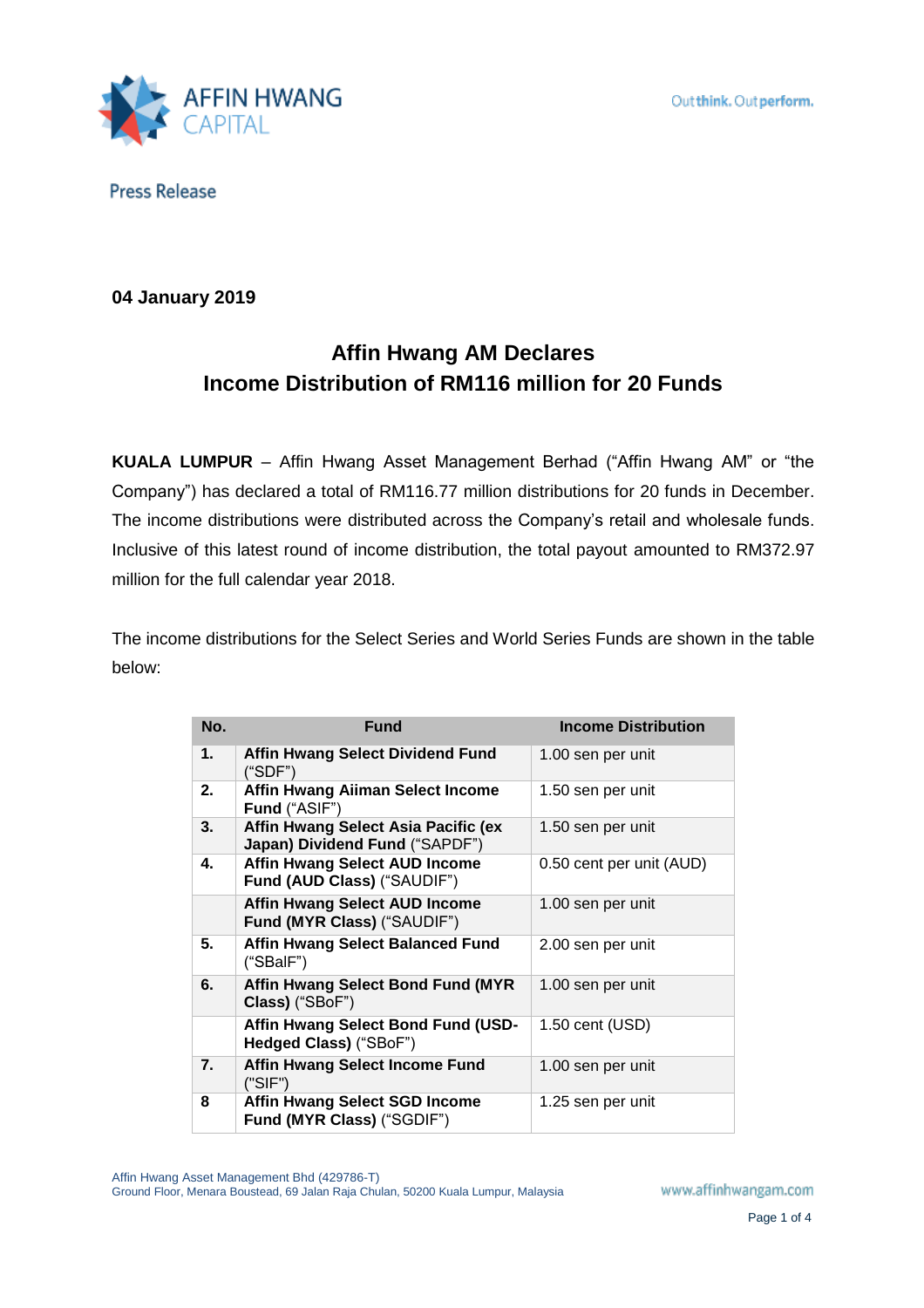

|     | <b>Affin Hwang Select SGD Income</b><br>Fund (SGD Class) ("SGDIF")                                          | 1.00 cent per unit (SGD) |
|-----|-------------------------------------------------------------------------------------------------------------|--------------------------|
| 9.  | Affin Hwang World Series - Dividend<br>Value Fund (AUD Class) ("WS-DVF")                                    | 0.50 cent per unit (AUD) |
|     | Affin Hwang World Series - Dividend<br>Value Fund (MYR Class) ("WS-DVF")                                    | 0.50 sen per unit        |
|     | Affin Hwang World Series - Dividend<br>Value Fund (SGD Class) ("WS-DVF")                                    | 0.50 cent per unit (SGD) |
|     | Affin Hwang World Series - Dividend<br>Value Fund (USD Class) ("WS-DVF")                                    | 0.50 cent per unit (USD) |
| 10. | Affin Hwang World Series - Global<br>Income Fund (MYR Class) ("WS-GIF")                                     | 0.10 sen per unit        |
|     | Affin Hwang World Series - Global<br>Income Fund (USD Class) ("WS-GIF")                                     | 0.10 cent per unit (USD) |
|     | Affin Hwang World Series - Global<br>Income Fund (GBP-Hedged Class)<br>$("WS-GIF")$                         | 0.25 cent per unit (GBP) |
|     | Affin Hwang World Series - Global<br><b>Income Fund (MYR-Hedged Class)</b><br>$("WS-GIF")$                  | 0.25 sen per unit        |
| 11. | Affin Hwang World Series - US Short<br><b>Duration High Income Fund (MYR</b><br>Class) ("WS-SDHIF")         | 0.10 sen per unit        |
|     | Affin Hwang World Series - US Short<br><b>Duration High Income Fund (USD</b><br>Class) ("WS-SDHIF")         | 0.10 cent per unit (USD) |
|     | Affin Hwang World Series - US Short<br><b>Duration High Income Fund (GBP</b><br>Hedged Class) ("WS-SDHIF")  | 0.25 cent per unit (GBP) |
|     | Affin Hwang World Series - US Short<br><b>Duration High Income Fund (MYR-</b><br>Hedged Class) ("WS-SDHIF") | 0.25 sen per unit        |
|     | Affin Hwang World Series - US Short<br><b>Duration High Income Fund (SGD-</b><br>Hedged Class) ("WS-SDHIF") | 0.25 cent per unit (SGD) |
|     |                                                                                                             |                          |

**Chan Ai Mei, Chief Marketing & Distribution Officer of Affin Hwang AM** said, "As we enter 2019, we remain confident that our portfolios are well positioned to weather the volatility ahead. Whilst, the market faces some headwinds from the ongoing US-China trade war and slower growth, we do see opportunities to bargain-hunt as valuations have become more attractive in certain market segments."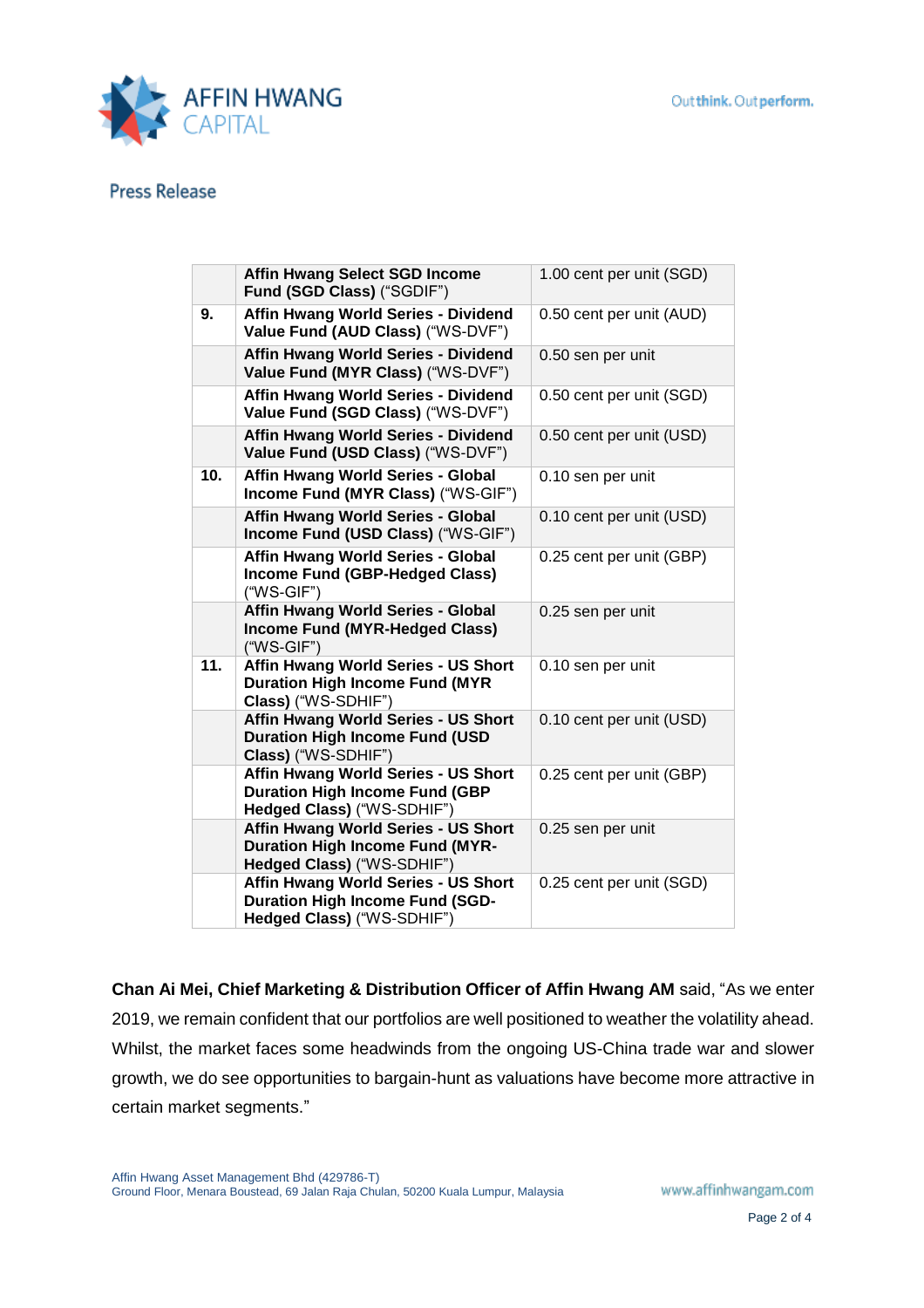

"There could be a return of foreign fund flows to emerging markets amidst growing consensus of an earlier pause to the US rate hike cycle and the dollar strength now tapering off, as current investor positioning has been light with lots of money at the side-lines. We advise investors to keep perspective and take the opportunity to build their positions for the long-term through a diversified portfolio capable of enduring all types of market cycles."

- End of Press Release –

## **For media enquiries, please contact:**

Lee Sheung Un | sheungun.lee@affinhwangam.com | +6017 296 3781

### **About Affin Hwang Asset Management Berhad**

Affin Hwang Asset Management Bhd ("Affin Hwang AM" or the "Company") was incorporated in Malaysia on 2 May 1997 under the Companies Act 1965 and began its operations under the name Hwang-DBS Unit Trust Berhad in 2001. In early 2014, the Company was acquired by the Affin Banking Group ("Affin") and hence, is now supported by a major home-grown financial services conglomerate. Affin has close to 40 years of experience in financial industry which focuses on commercial, Islamic and investment banking services, money broking, fund management and underwriting of life and general insurance business. Additionally, Affin Hwang AM is also 30% owned by Nikko Asset Management International Limited, a wholly-owned subsidiary of Tokyo-based Nikko Asset Management Co. Ltd, a leading independent Asian investment management franchise. Its head office is located in Kuala Lumpur and has a total of 7 main sales offices located in Peninsular and East Malaysia. They are in Penang, Ipoh, Malacca, Johor Bahru, Kuching, Miri and Kota Kinabalu.

Affin Hwang AM's core business is providing fund management services to private clients, as well as to retail clients via its stable of unit trust funds and private retirement schemes. The Company offers wide range of unit trust products and investment solutions with underlying investments comprising conventional equities, balanced, bond, money market, capital guaranteed, capital protected, global, structured and feeder funds, as well as Shariah-compliant equity, Islamic money market instruments and Islamic fixed income funds. Affin Hwang AM's Shariah investment solutions are made available through its wholly-owned subsidiary and Islamic investment arm, AIIMAN Asset Management Sdn. Bhd. ("AIIMAN")

Since its inception in 2001, Affin Hwang AM has achieved an exponential growth in its total assets under administration ("AUA"). As at 30 November 2018, the total AUA, comprising in-house unit trust funds as well as corporate and discretionary portfolios stood at approximately RM48.4 billion (combined AUA of Affin Hwang AM and AIIMAN).

#### **Disclaimer**

This press release has been prepared by Affin Hwang Asset Management Berhad (hereinafter referred to as "Affin Hwang AM") specific for its use and for a specific target audience only. All information contained within this press release belongs to Affin Hwang AM and may not be copied, distributed or otherwise disseminated in whole or in part without written consent of Affin Hwang AM.

The information contained in this press release may include, but is not limited to opinions, analysis, forecasts, projections and expectations (collectively referred to as "Opinions"). Such information has been obtained from various sources including those in

Affin Hwang Asset Management Bhd (429786-T) Ground Floor, Menara Boustead, 69 Jalan Raja Chulan, 50200 Kuala Lumpur, Malaysia